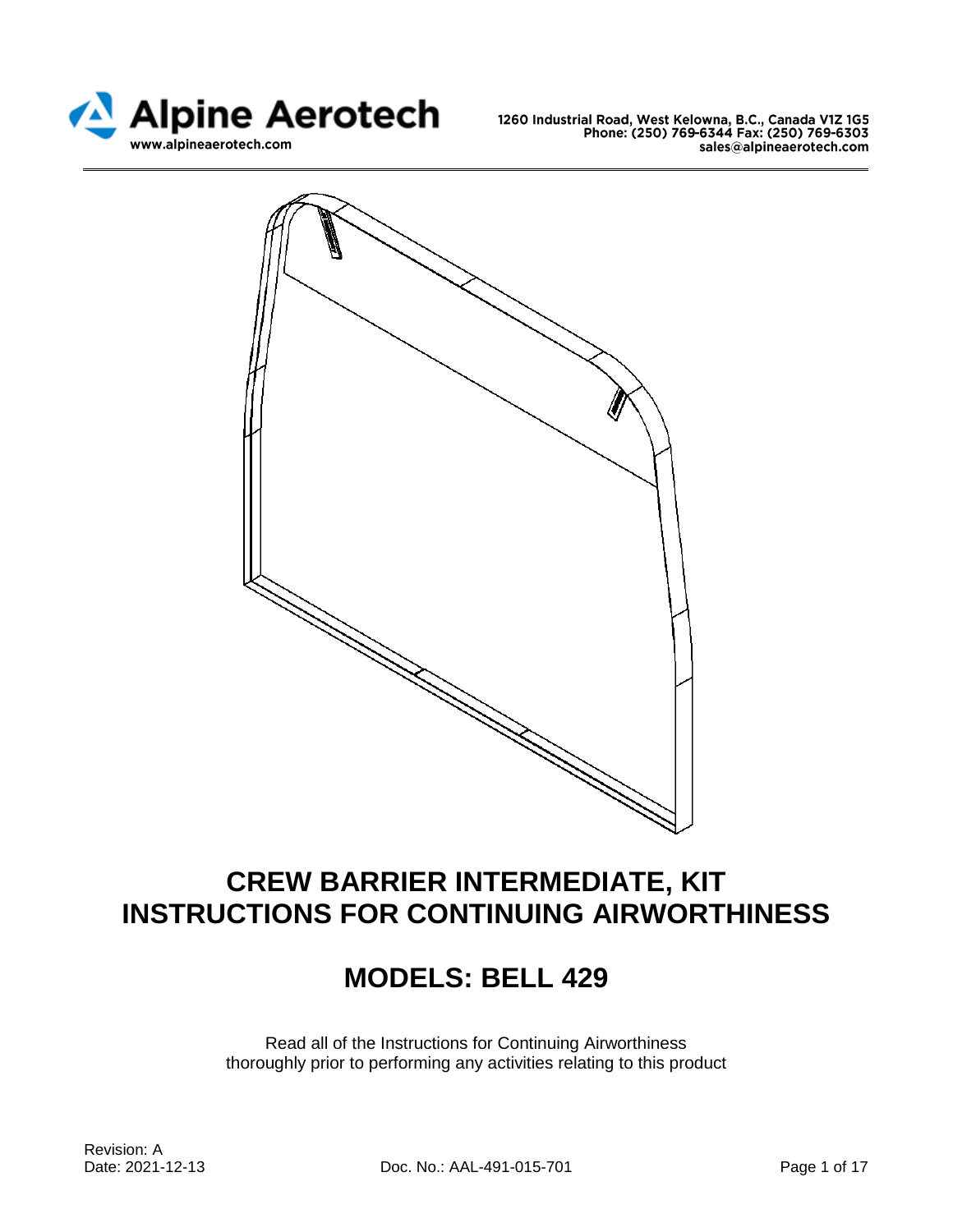

## **Table of Contents**

| <b>SECTION</b> | <b>DESCRIPTION</b>                 | <b>PAGE</b> |
|----------------|------------------------------------|-------------|
|                | Introduction                       | າ           |
|                | Applicability                      | 2           |
| 2              | Description                        | 3           |
| 3              | Operation                          |             |
| 4              | Maintenance Instructions           | 5           |
| 5              | Troubleshooting                    | 8           |
| 6              | Removal/Replacement                | 9           |
|                | <b>Removal Instructions</b>        | 10          |
|                | <b>Replacement Instructions</b>    | 11          |
|                | General                            | 14          |
| 8              | <b>Airworthiness Limitations</b>   | 14          |
| 9              | <b>Illustrated Parts Breakdown</b> | 15          |
|                |                                    |             |

## **Notes**

- 1. If changes to this document are required, Alpine Aerotech LP shall revise all pages and reissue the entire document.
- 2. Alpine Aerotech LP shall publish any subsequent revisions of this document to be made freely available. Alpine Aerotech LP also recommends that the end user of this product periodically verify the revision level of this document.

## **SECTION 1 Introduction**

This document comprises Instructions for Continuing Airworthiness that apply to the Crew Barrier, Kit, installed on Bell 429 rotorcraft. The information and data contained in this document are supplemental to the information contained in the existing ICA for the Bell 429.

## **Applicability**

The Crew Barrier Intermediate, Kit (AAL-491-010-001) is applicable to all serial numbers of Bell 429 rotorcraft with OEM interiors.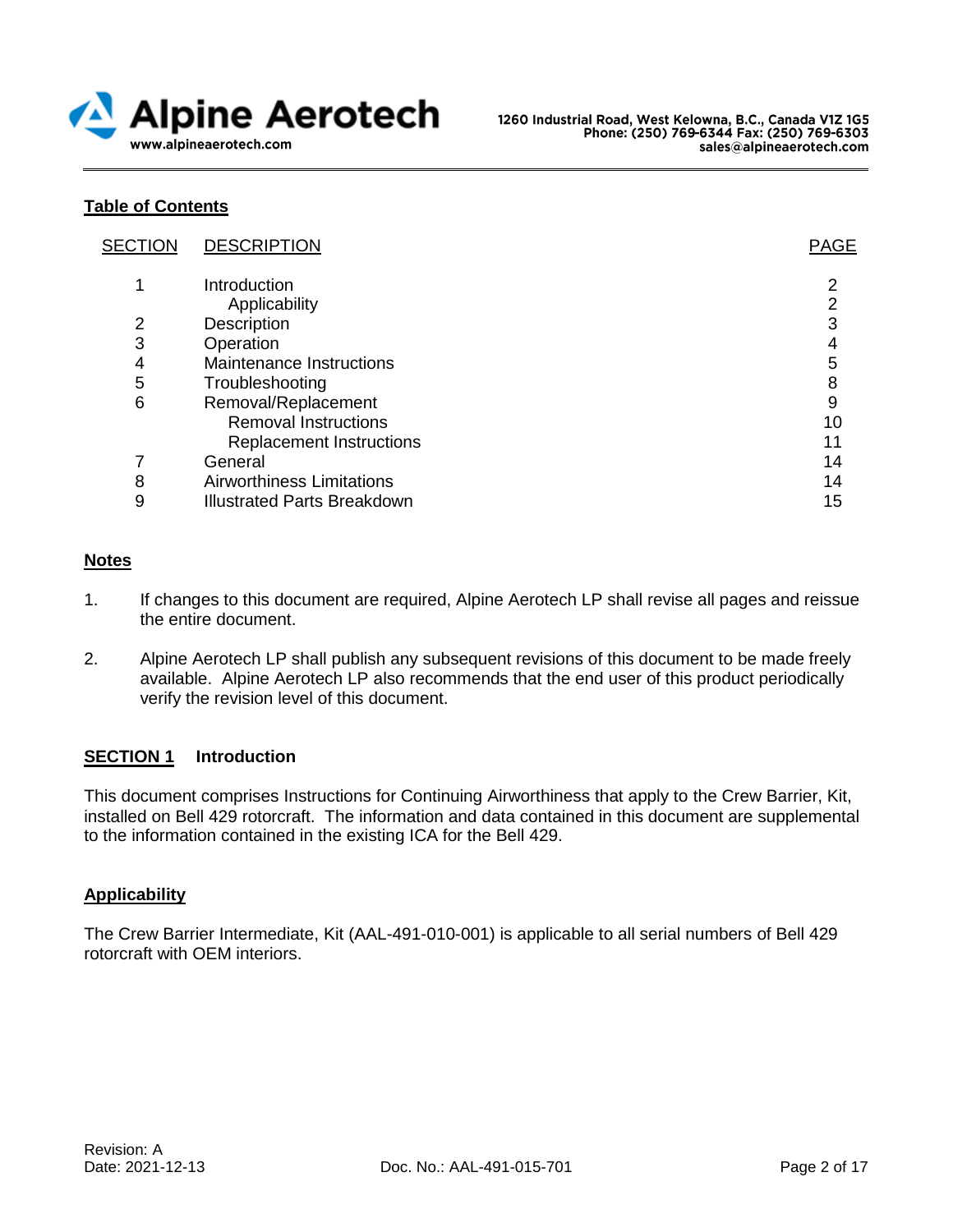

## **SECTION 2** Description

The following information provides a functional description of the Crew Barrier Intermediate, Kit as defined in Alpine Aerotech LP authority dataset AAL-491-010-001.

The AAL Crew Barrier Intermediate, Kit allows for the rapid installation of a non-permeable barrier between the crew and passenger compartments. This provides protection for the flight crew and passengers against droplet borne transmission of pathogens. The installation can be accomplished in the field with minimal hand tools. Removal takes less than a minute to allow for decontamination protocols outside of the aircraft.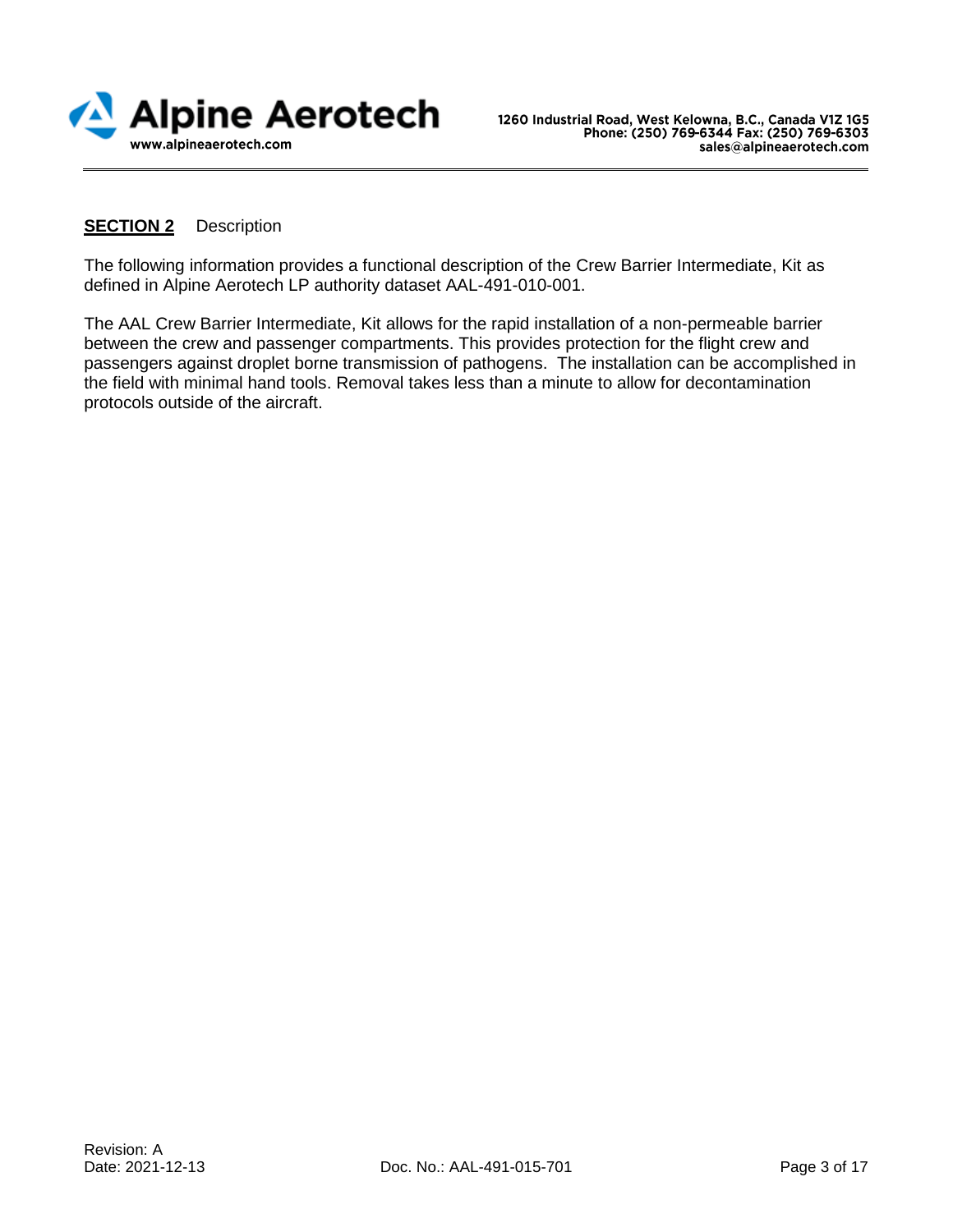

# **SECTION 3 Operation**

1. With the Crew Barrier Intermediate, Kit installed no special considerations required for operation.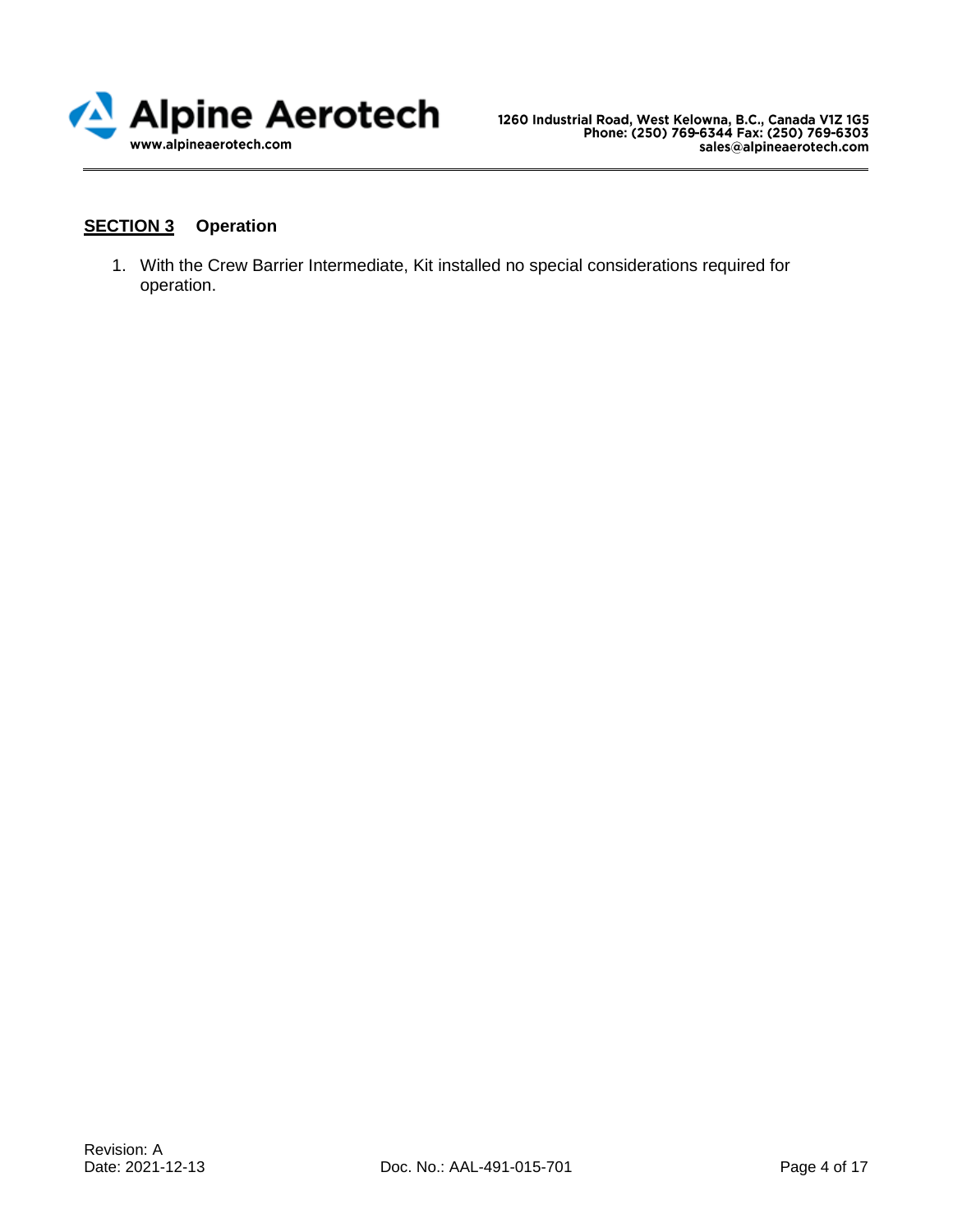

## **SECTION 4 Maintenance Instructions**

## **General Notes**

- 1. The following information defines the instructions for continuing airworthiness, repair allowances and airworthiness limitations for the item(s) referenced within this document.
- 2. Refer to the current revision of the BHT Maintenance Manual, 429-MM, for the chapter(s) and section(s) referenced within this document.
- 3. Refer to the Section 6: Removal/Replacement and Section 9: Illustrated Parts Breakdown for the replacement and/or installation of the item(s) referenced within this section.
- 4. Scheduled inspection for the item(s) referenced within this document shall be accomplished in accordance with (IAW) the Inspection Procedures specified.
- 5. Repair allowances for the item(s) referenced within this document shall be accomplished IAW Section 5, Troubleshooting.
- 6. Limitations for the item(s) referenced within this document are IAW Section 8, Airworthiness Limitations.
- 7. In the event that the Crew Barrier Intermediate, Kit needs to be sterilized, remove the kit from the aircraft and either lay the assemblies on a flat surface or hang to expose maximum surface area. Spray all surfaces with a solution of 60-70% isopropyl alcohol or suitable/approved alternate disinfecting solution. Allow the disinfecting solution to evaporate, do not wipe down. Repeat for any surfaces not sprayed in the first application. Allow to evaporate completely then reinstall in the aircraft. Alternately, disinfection can be performed in-situ by wiping all exposed surfaces with a cloth saturated with a suitable disinfecting solution.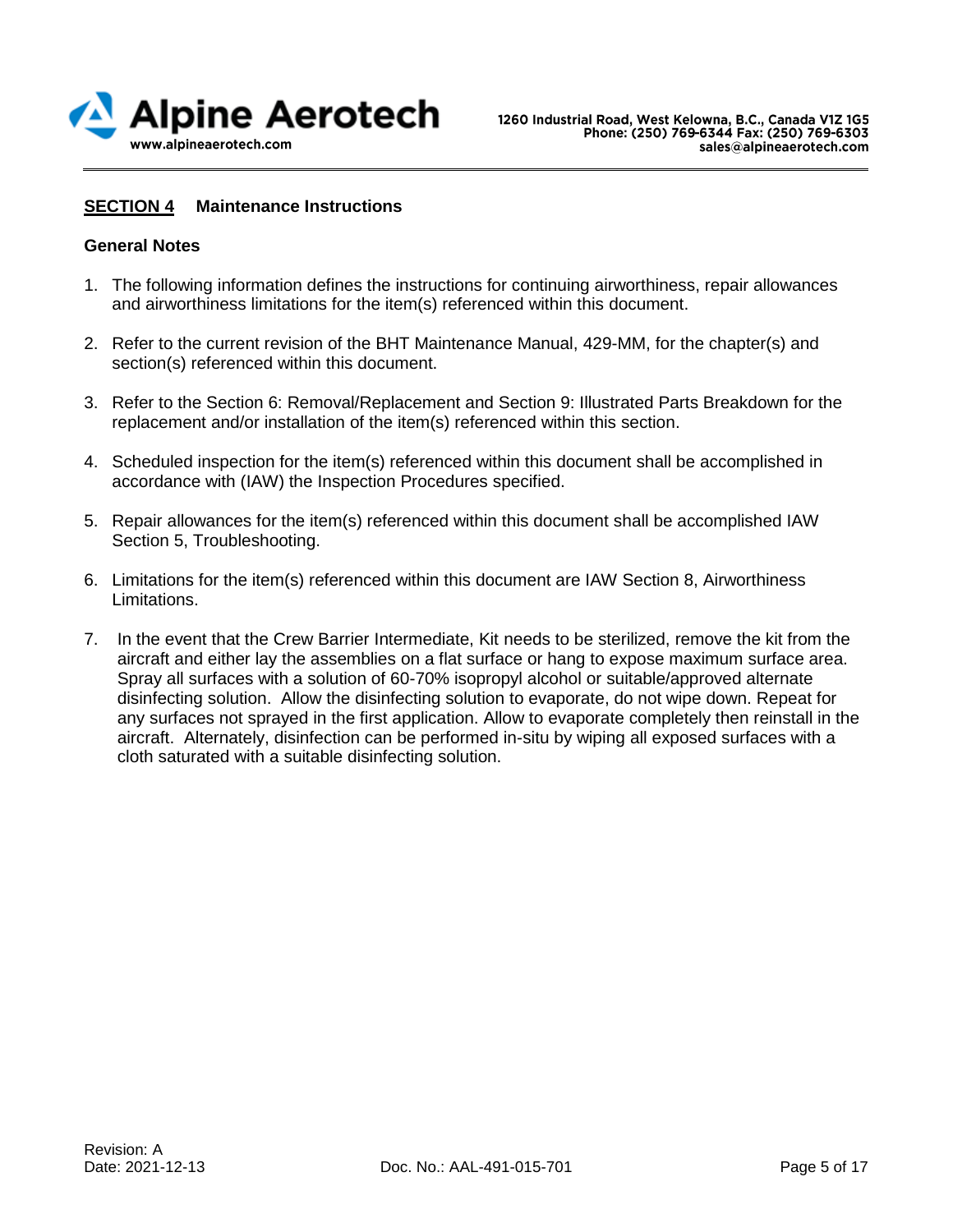

## **Inspection Procedures**

#### **Supplement to applicable Maintenance Manual, Chapter 5, Inspection and Component Overhaul Schedule**

#### Notes

- 8. Refer to the applicable Maintenance Manual, Chapter 5, for general information on inspections, inspection definitions, inspection intervals, inspection methods and inspection schedules.
- 9. General Inspections, as indicated within this document, are defined as visual, non-thorough checks.
- 10. Detailed Inspections, as indicated within this document, are defined as visual and thorough, searching checks.
- 11. Perform Daily Inspections/Pilot Pre-flight Check every day, prior to flight operation. If damage is detected, perform the 300 Hour/12 Month Inspections.
- 12. Perform 300 Hour/12 Month Inspections every 300 hours or every 12 months, whichever occurs first, prior to flight operation. If damage is detected, refer to the Repair Procedures section within this document.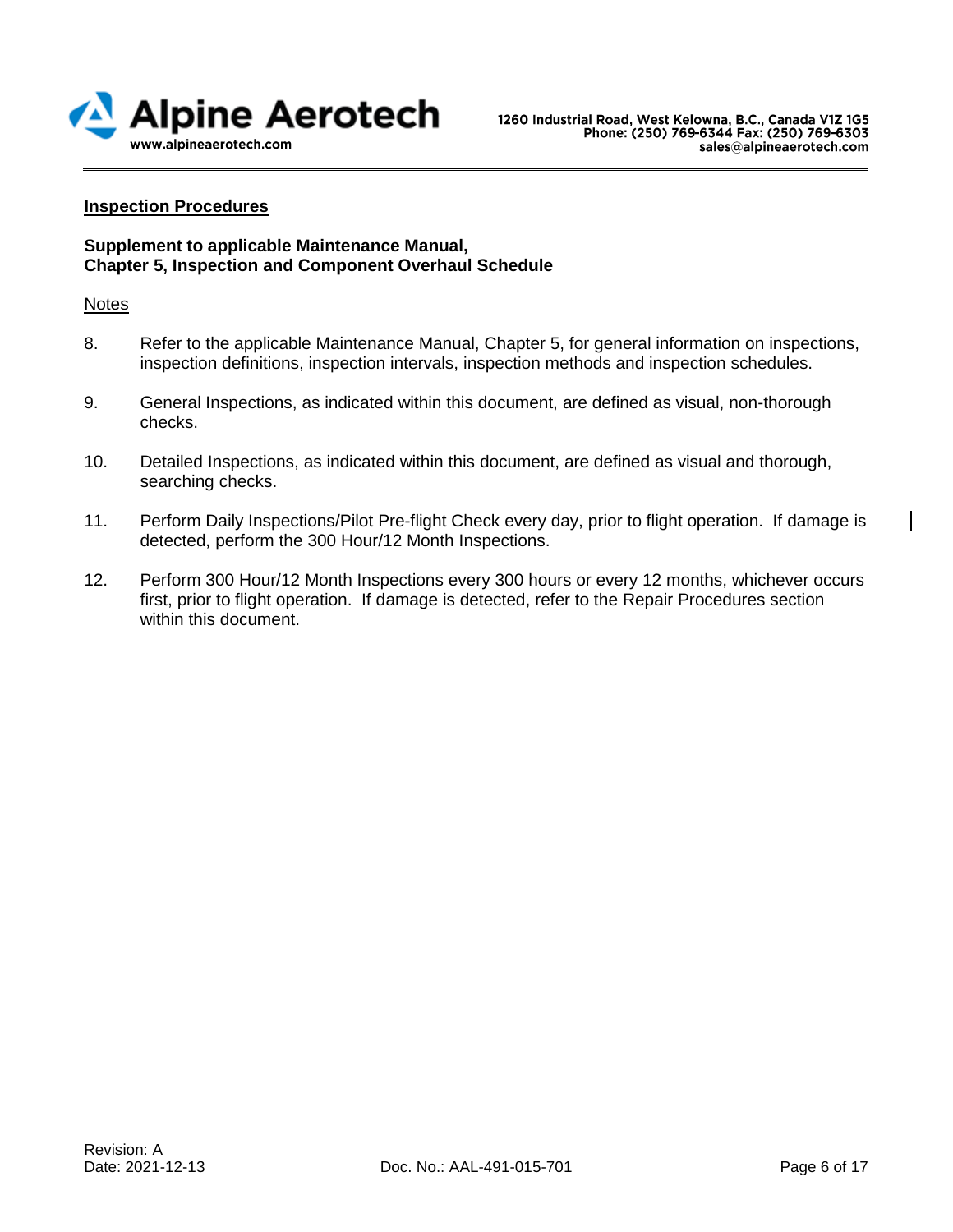

#### Scheduled Inspections

1. Daily Inspections/Pilot Pre-flight Check

Data Reference: Section 6: Removal/Replacement Section 9: Illustrated Parts Breakdown

- i. Perform a General Inspection on all items in the Crew Barrier Intermediate, Kit for general condition.
- ii. Perform a General Inspection on all items in the Crew Barrier Intermediate, Kit for proper security.
- 2. 300 Hour/12 Month Inspections

Data Reference: Section 6: Removal/Replacement Section 9: Illustrated Parts Breakdown

- i. Perform a Detailed Inspection on all materials and finishes in the Crew Barrier Intermediate, Kit for evidence of wear and damage.
- ii. Perform a Detailed Inspection on all fabrics and materials, paying attention to the integrity of the stitching. Ensure that the Velcro installed on the aircraft has maintained a proper bond.
- iii. Perform a Detailed Inspection on all items, materials and finishes in the Crew Barrier Intermediate, Kit for proper integrity and condition.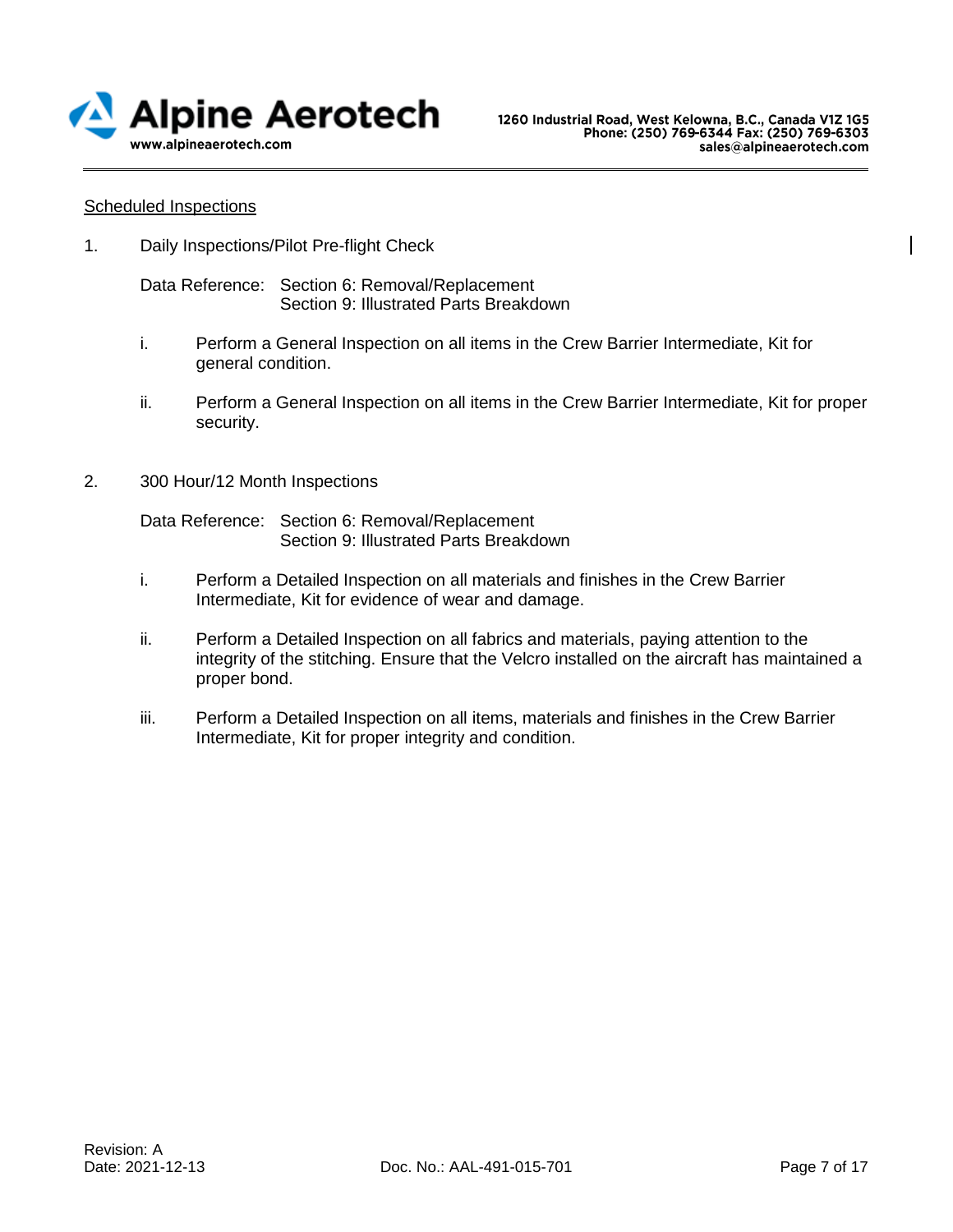

# **SECTION 5 Troubleshooting**

1. Repairs to all other item(s) referenced within this document are **not** permitted. Contact Alpine Aerotech LP for further information if repairs are required to all other item(s) referenced within this document.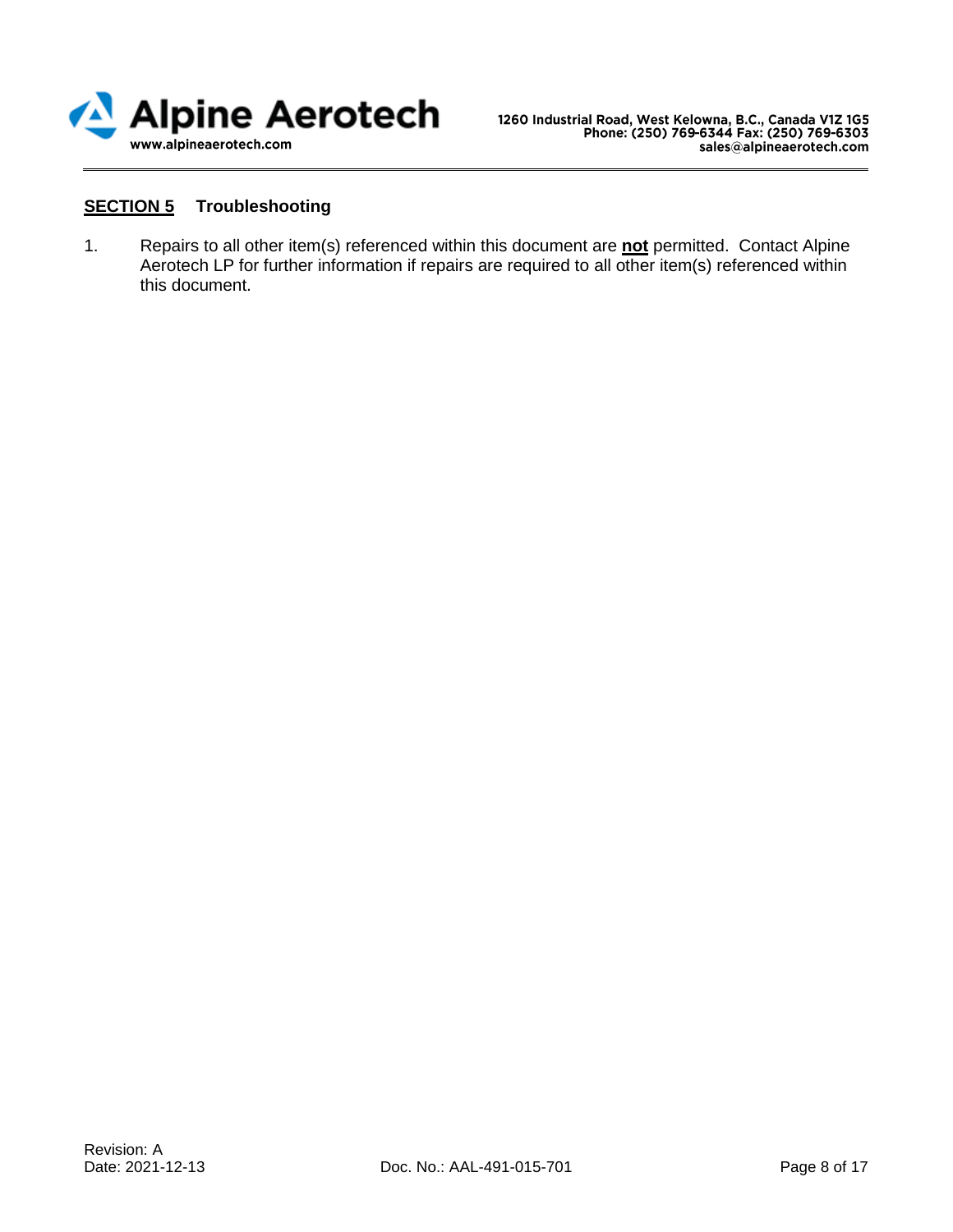

## **SECTION 6 Removal/ Replacement**

#### **General Notes**

- 1. All Removal/Replacement instructions shall be accomplished in accordance with (IAW) standard aircraft practices. Refer to the current revision of the FAA Advisory Circular AC 43.13-1 and AC 43.13-2 for details on standard aircraft practices.
- 2. All dimensions are in imperial measures (inches/pounds).
- 3. Refer to Section 4: Maintenance Instructions for instructions on maintenance for the item(s) referenced within this section.
- 4. Refer to Section 9: Illustrated Parts Breakdown for the part numbers of the item(s) referenced within this section.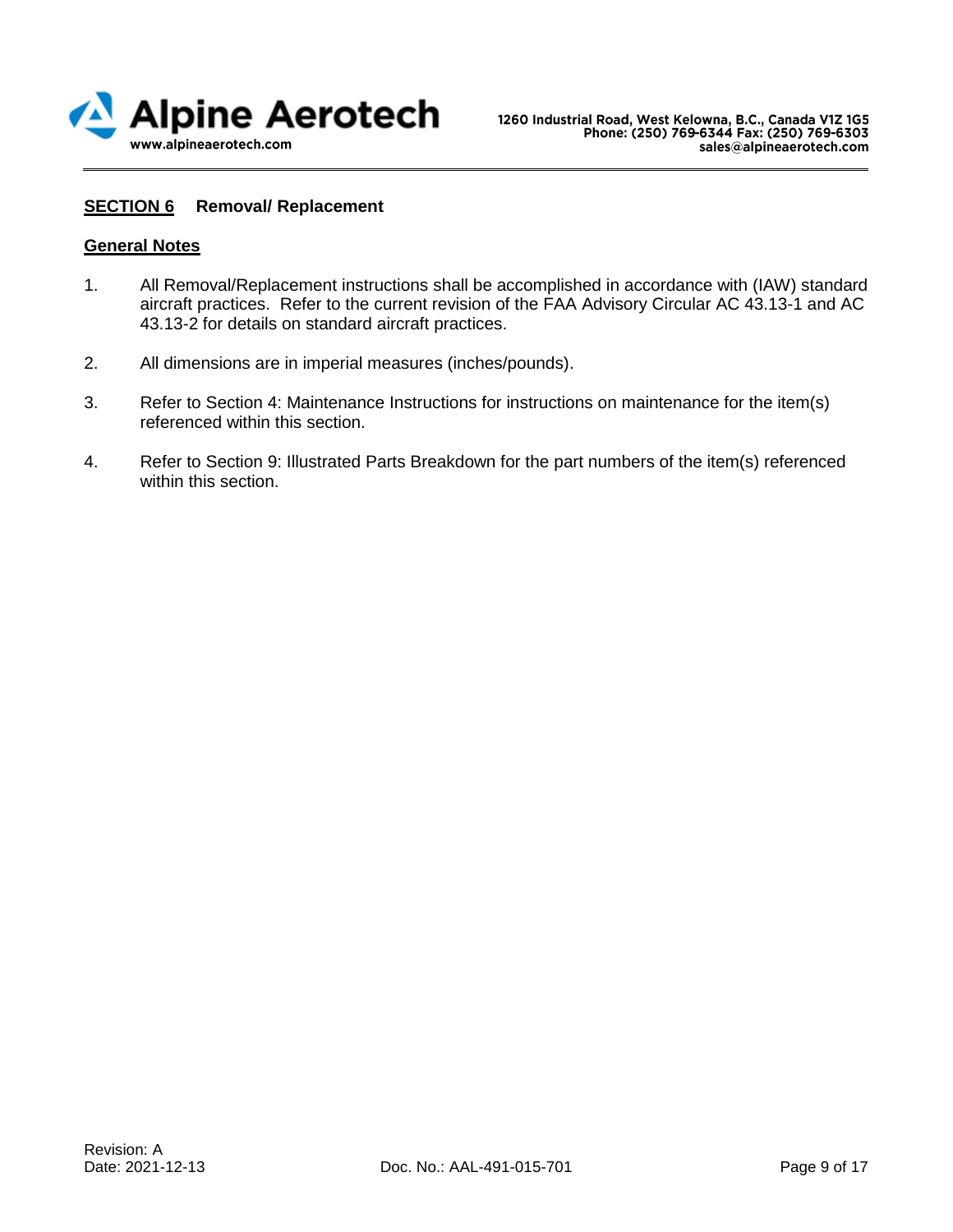

## **Removal Instructions**

- 1. Gain access to the aircraft and make the aircraft ready for maintenance.
- 2. Grasp the red webbing in the upper outboard corners, where it is attached to the roof and pull down. Continue separating the Velcro using care not to damage the stitching and remove the Crew Barrier Intermediate, Assy, (Item 1). This operation is best performed from the passenger area but can be performed from either the crew or the passenger areas. Reference Figure 1.



**Figure 1** Barrier, Assy (Item 1) shown,

3. Continue to separate the Crew Barrier Intermediate, Assy, (Item 1) until it is free from the aircraft and remove.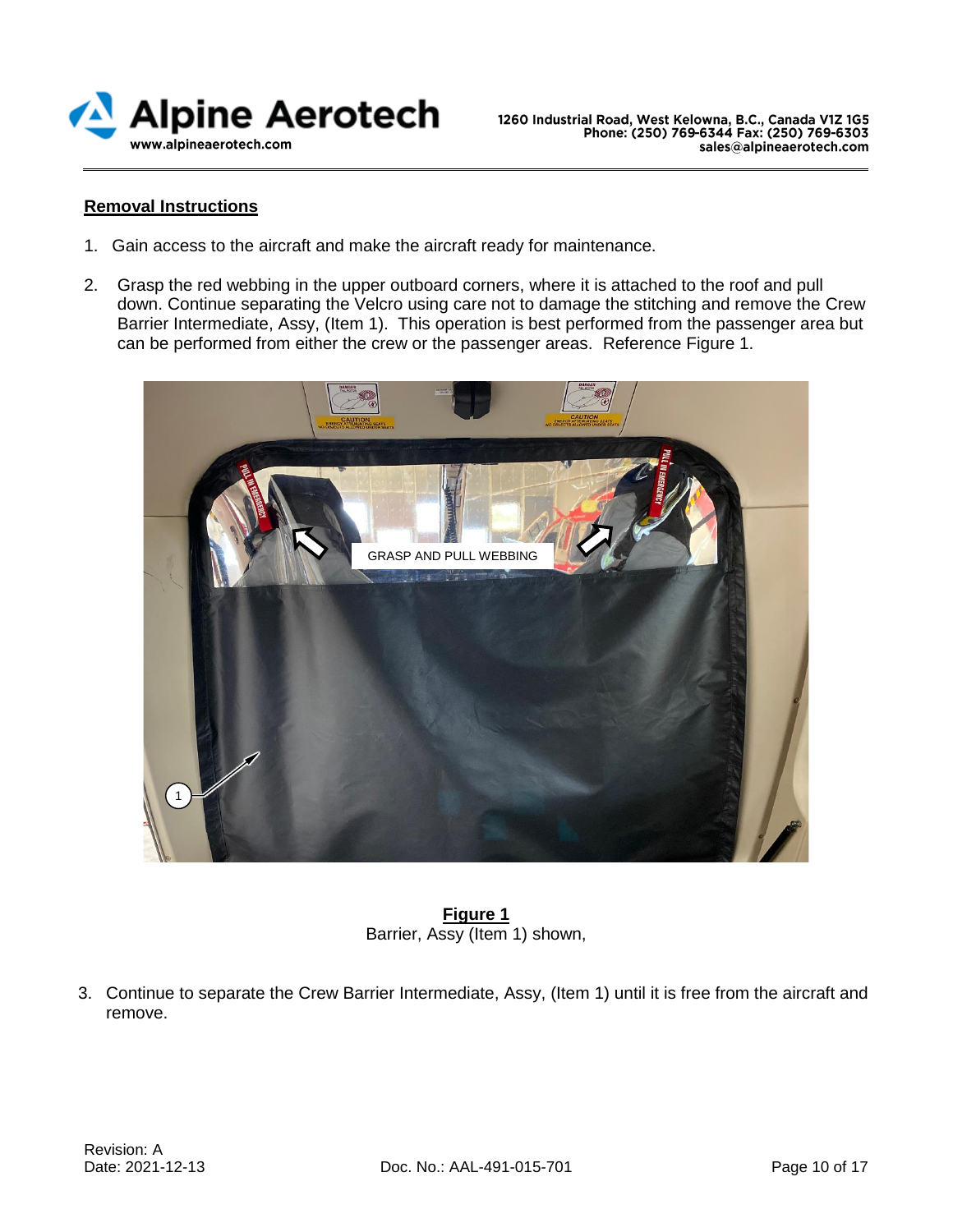

#### **Replacement Instructions**

1. Starting at one the upper outboard corner of the rollover bulkhead, begin fastening the Crew Barrier Intermediate, Assy, (Item 1) to the Velcro®, Loop (Item 7) and working across the roof from one side to the other. Apply firm pressure to fasten the hook and loop together. Reference Figure 2.



**Figure 2** LKG FWD Barrier Assy, (Item 1) Installation Shown.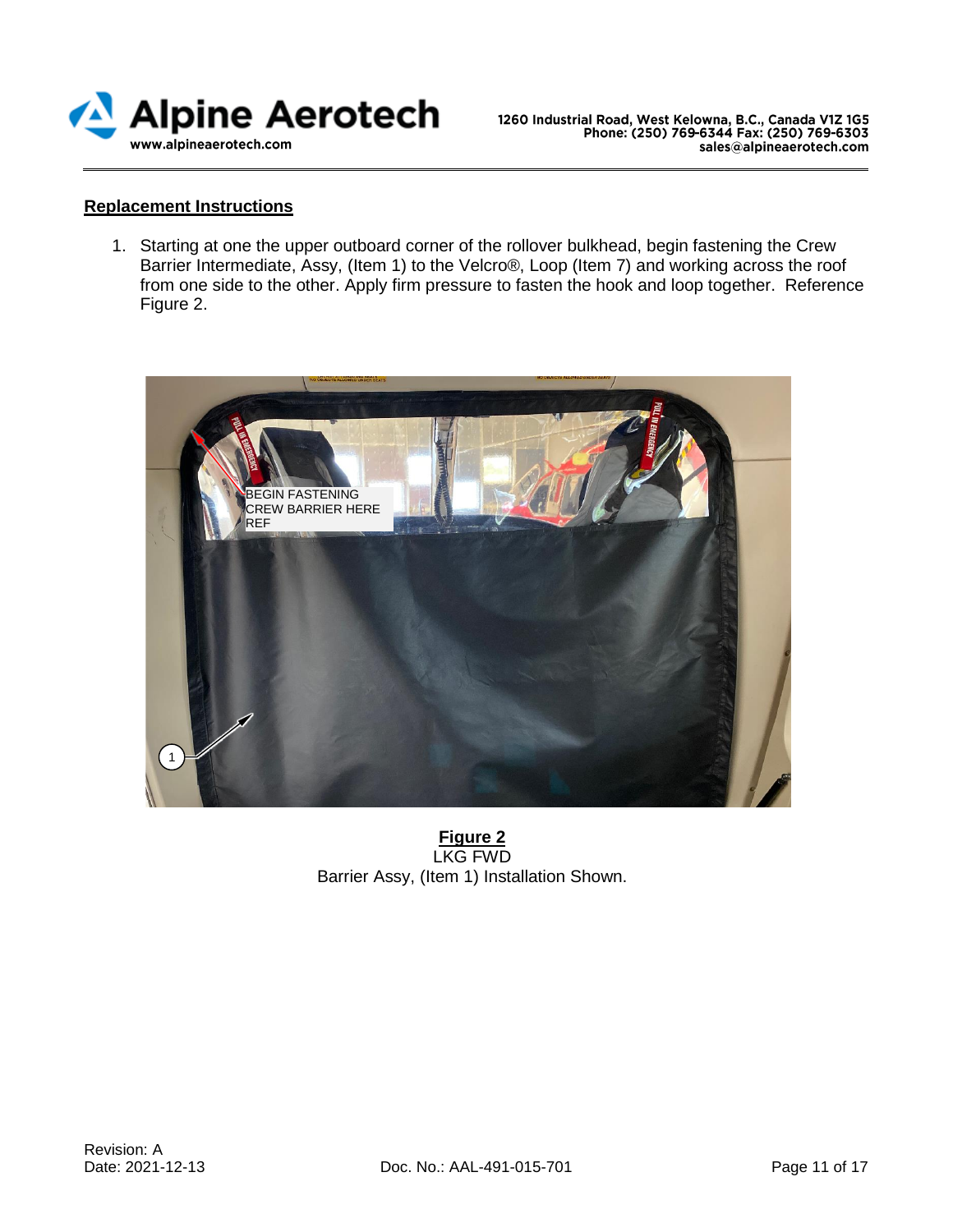

## **Replacement Instructions** (cont.)

2. Once the roof portion is attached, start at the upper outboard corners and attach the outboard wall portions of the Crew Barrier Intermediate, Assy, (Item 1), to the Velcro®, Loop (Item 7) and continue securing it all the way down the LH & RH rollover bulkhead pillars. Reference Figures 3 & 4.



**Figure 3** LKG FWD Barrier Assy, (Item 1) Installation Shown.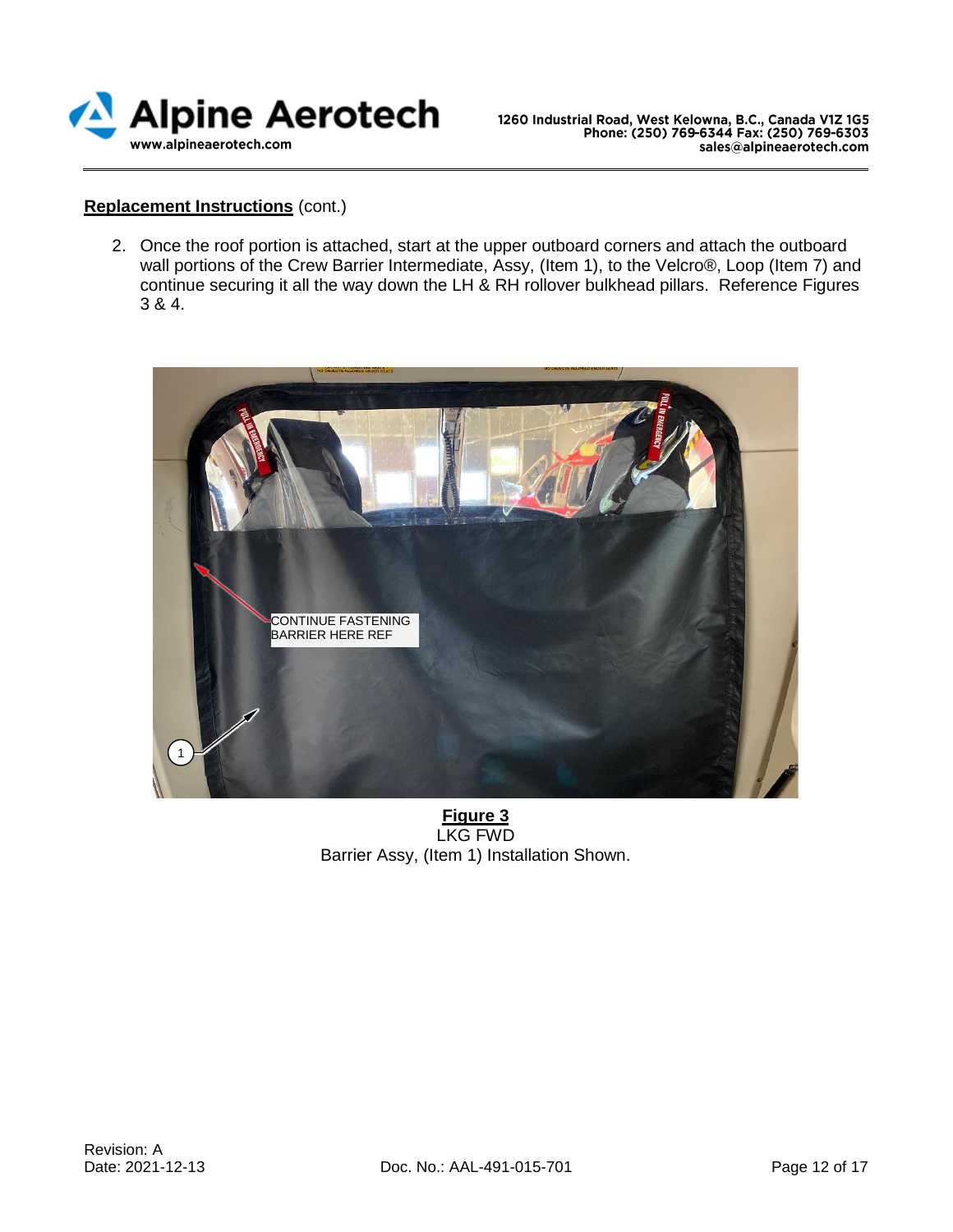

## **Replacement Instructions** (cont.)

2. Secure the Crew Barrier Intermediate, Assy, (Item 1) to the Velcro®, Loop (Item 7) along the floor. Reference Figure 4.



Installation to aircraft floor is recommended, but optional.



**Figure 4** LKG FWD Barrier Assy, (Item 1) Installation Shown.

3. Update the aircraft logbook for the replacement of the affected components of the 429 Crew Barrier, Kit.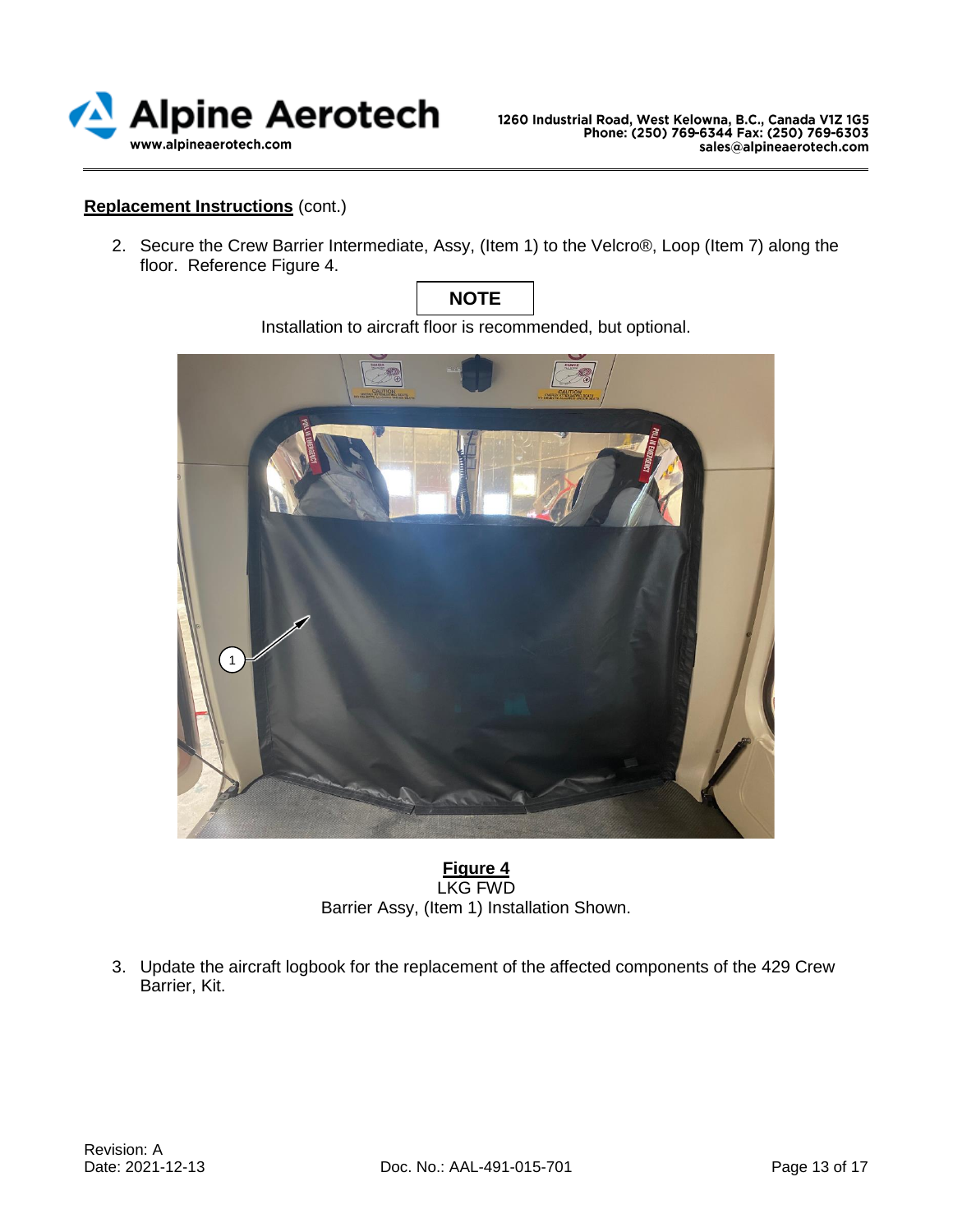

## **SECTION 7 General**

There are no general considerations for this kit.

## **SECTION 8 Airworthiness Limitations**

The Airworthiness Limitations section is approved by the Minister and specifies maintenance required by any applicable airworthiness or operating rule unless an alternative program has been approved by the Minister.

The Airworthiness Limitations section is FAA approved and specifies maintenance required under Sections 43.16 and 91.403 of the Federal Aviation Regulations unless an alternative program has been FAA approved.

## **Supplement to applicable Maintenance Manual, Chapter 4, Airworthiness Limitations Schedule**

**Notes** 

- 1. Refer to the Maintenance Planning Information, Chapter 4, for general information on airworthiness limitations and airworthiness limitation schedules.
- 2. Item(s) **not** listed in the Scheduled Airworthiness Limitations section within this document have an unlimited airworthiness life.

## Scheduled Airworthiness Limitations

1. There are no airworthiness limitations associated with the item(s) referenced within this document.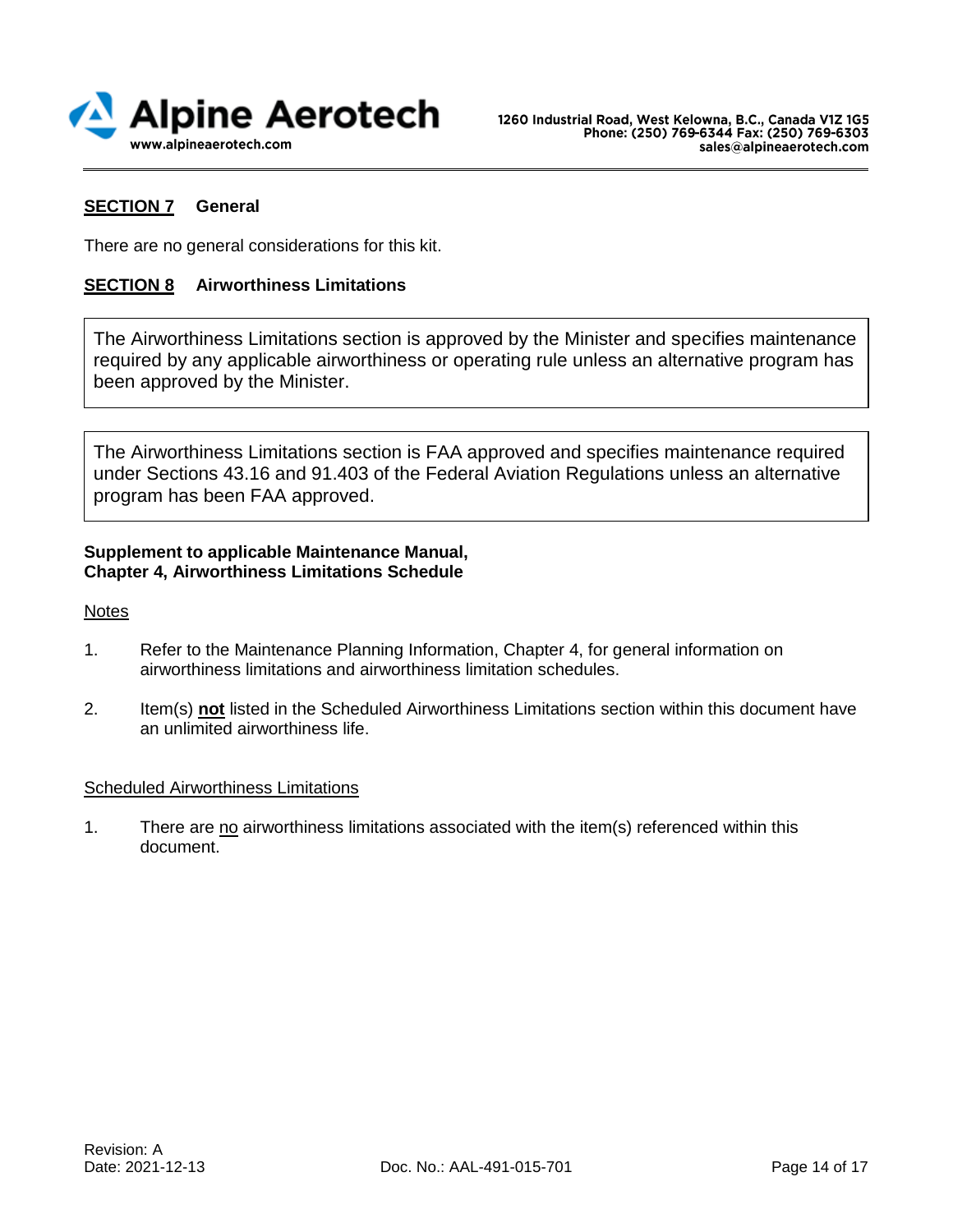

## **SECTION 9 Illustrated Parts Breakdown**

## **General Notes**

 $\sqrt{\hat{}}$  Velcro®, Detail supplied as one length. Cut individual pieces to length as required.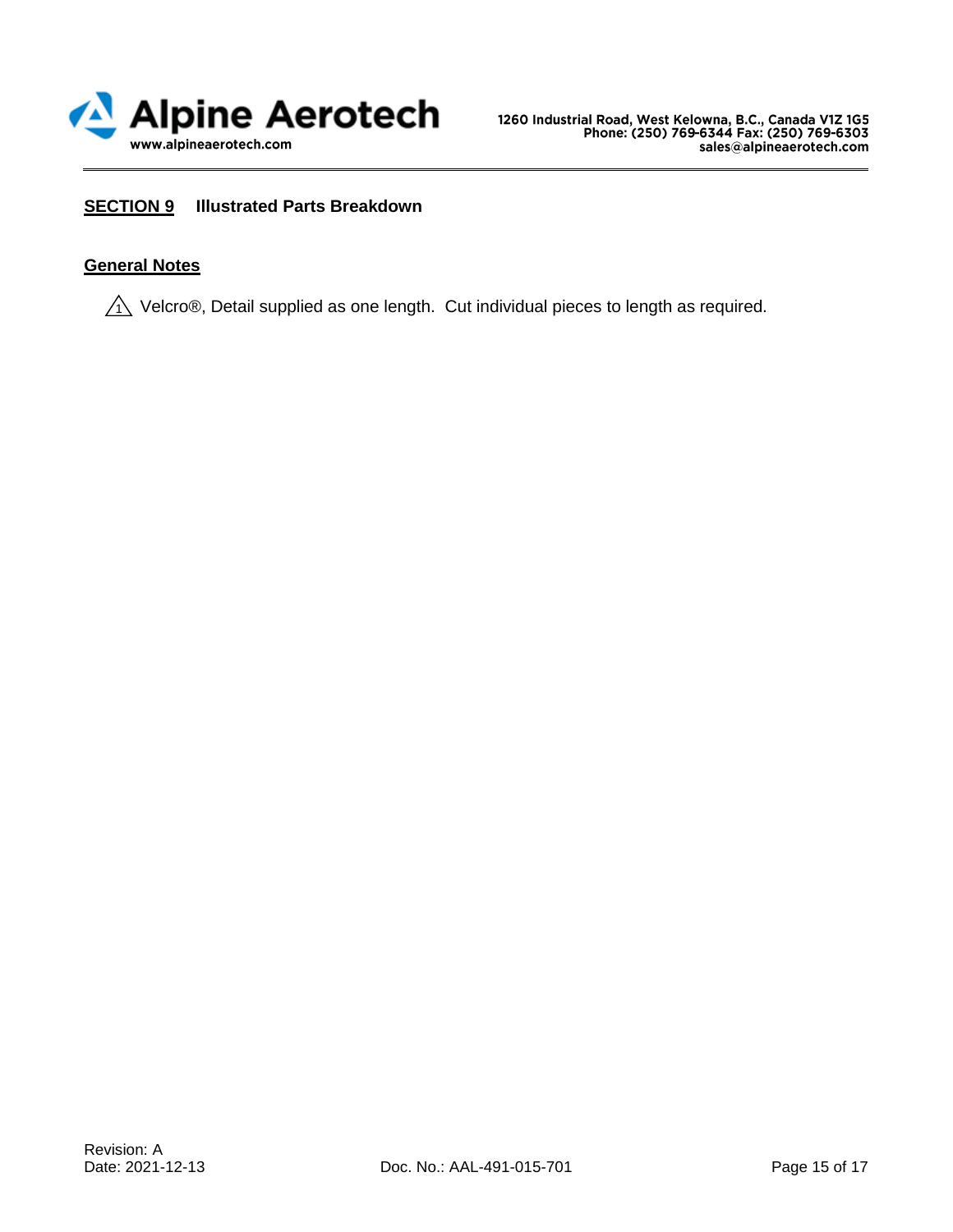

# **Illustrated Parts Breakdown**



Crew Barrier Intermediate, Kit Shown